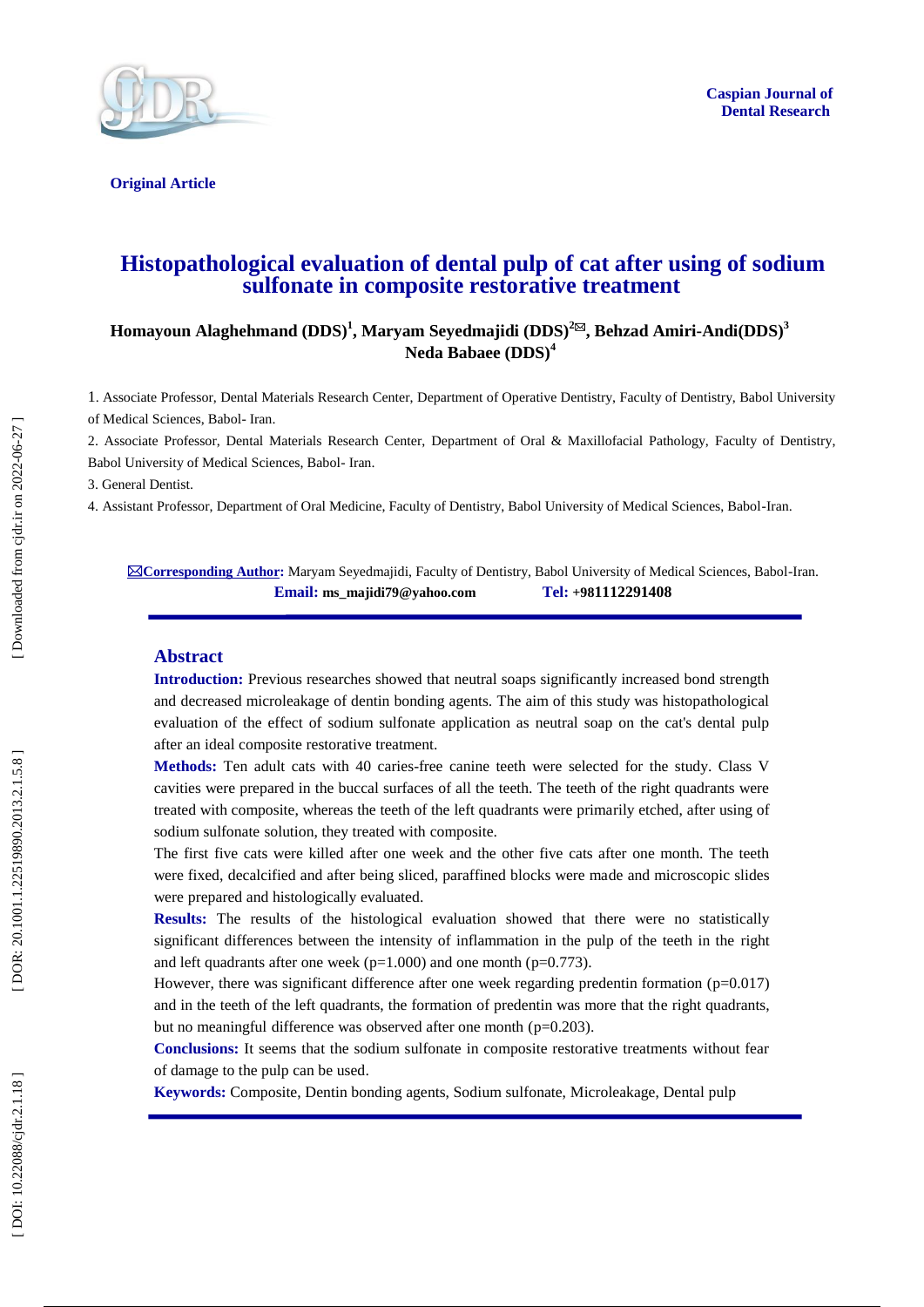**بررسی هیستوپاتولوژیکی پالپ دندان گربه به دنبال استفاده از سولفونات سدیم در درمانهای ترمیمی با کامپوزیت**

## **چکیده**

**مقدمه:** تحقیقات گذشته نشان داد صابون خنثی به طور مشخصی باعث افزایش استحکام باند و کاهش ریزنشت مواد چسبنده عاجی می شود. هدف از این مطالعه بررسی هیستوپاتولوژیک تأثیر استفاده از سولفونات سدیم به عنوان صابون<br>خنثی بر پالپ دندان گربه پس از یک درمان ترمیمی با کامپوزیت بود**.** 

**مواد و روش ها:** 01 گزتِ تالغ دارای 01 دًذاى ًیص عاری اس پَسیذگی جْت هطالعِ اًتخاب ضذًذ ٍ حفزات کالس V در باکال آنها ایجاد شد. دندانهای سمت راست با کامپازیت و دندانهای سمت چپ، پس ازاچ شدن و استعمال محلول سولفونات سدیم، ترمیم شدند. پنج گربه بعد از یک هفته و پنج گربه پس از یکماه کشته شدند. دندانها فیکس و دکلسیفیه<br>شدند و پس از برش و تهیه بلوکهای یارافینه، اسلایدهای میکروسکویی تهیه و از نظر هیستویاتولوژیکی بررسی شدند.

<mark>یافته ها:</mark> نتایج اماری نشان داد که در بررسی هیستوپاتولوژیک پالپ میان دندانهای سمت چپ و راست پس از یک هفته (p=0.773) و یک ماه (p=0.773) اختلاف معنی داری وجود نداشت ولی از نظر تشکیل پره دنتین، پس از یک هفته أزمایش(p=0.017) اختلاف معنی داری دیده شد. بدین صورت که در دندانهای سمت چپ، ایجاد پره دنتین بیشتر از سمت راست بود ولی پس از یک ماه اختلاف معنی داری وجود نداشت. (p=0.203)

<mark>نتیجه گیری:</mark> به نظر می رسد بتوان از سولفونات سدیم در درمانهای ترمیمی بدون ترس از آسیب رساندن به پالپ دندان استفاده نمود.

<mark>واژگان کلیدی:</mark> کامپازیت، مواد چسبنده عاجی، سولفونات سدیم، ریزنشت، پالپ دندانی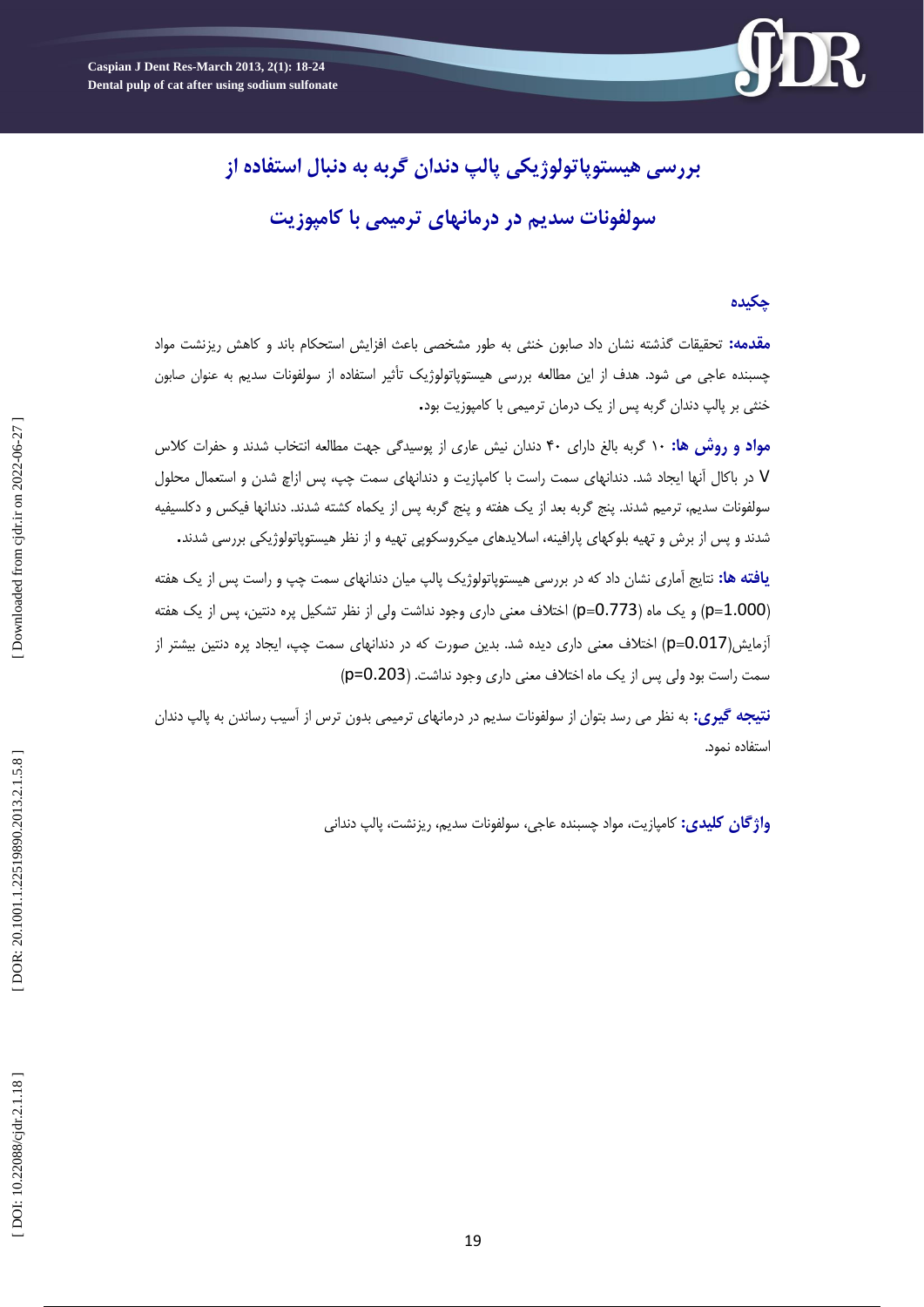

### **Introduction**

With the daily and heavily use of light -cured composite resins in restorative treatments of posterior teeth, researches have concentrated on the techniques that lead to the achievement of maximum physico mechanical properties of composites and the increase in durability of composite restorations (1).

There are still a huge number of sophisticated and baffling problems that negatively affect the success of light -cured composites used in posterior teeth (2). Shrinkage as a result of polymerization characteristic of composite resins is one of these problems. This phenomenon in light-cured composites causes shrinkage forces and tensile stresses, which are capable of separating composite from the tooth surface and reducing the bond strength between them (3, 4). Various methods had been suggested to reduce the polymerization shrinkage, but none of them could defeat the detachment of composite from the tooth until now.

One of the best methods suggested for reducing the detachment of composite from the tooth was the application of dentin bonding agents to create strong bond strength between composite and the tooth (5). With the increasing amount of dentin bonding agents in the market, the detachment of composite from the tooth has greatly decreased, but has not yet been removed completely. Bonding restorations have more benefits than traditional and nonbonding agents (5, 6).

Studies on human and animals have shown that the use of dentin bonding agents causes little damage on pulp. The inflammatory responses from the pulp can be related to the stimulation and burning ability of the diffusive components of dentin bonding agents that are released after the treatment with light. This usually happens when there is a thin layer of remaining dentin or when pulp is exposed during access cavity preparation (7).

Transient inflammatory changes in the formation of disorganized dentin of pulp are histologically observed. Since the attachment of dentin bonding agents and resin components to dentin is not complete, diffusive materials penetrate the dentinal tubules and damage the pulp cells (8). The vitality of the pulp after the treatment is dependent on the severity of the inflammatory response caused by dentin bonding agents. This is the main concern in clinical trials since an irreversible pulpal response caused by dentin bonding agents had to be treated with root canal therapy (7). El -Housseiny , et al. (9) evaluated the effect of caries detector dyes and cavity -cleansing agent on composite resin bonding to enamel and dentin and concluded that using the caries detector dyes and/or chlorhexidine cavity cleanser before acid etching does not significantly affect composite bonding to enamel and dentin. Owens (10) stated that in the groups in which anti -microbial agents were used after the etching, microleakage was less in the groups that

did not use these agents in them.<br>Say et al. (11) evaluated the effect of cavitydisinfectant agents on the bond strength of dentin bonding agents. The results showed that the application of chlorhexidine and benzalkonium chloride solution 1% as cavity -disinfectant agents after etching, did not affect the shear bond strength and tensile bond strength of applied dentin bonding agents.

Previous researches (12-14). have studied the effect of acidic, basic, and inert soaps on bond strength and microleakage of dentin bonding agents. They concluded that inert soaps (sodium sulfonate) significantly increased bond strength and decreased microleakage. The aim of this study was to evaluate the histopathological effect of using sodium sulfonate as neutral soap on pulp in class V composite restorations.

### **Method s**

Approval was obtained from the Research Ethics Committee of Babol University of Medical Sciences and the present study was conducted in the Research Center of Babol University of Medical Sciences on 40 caries -free canine teeth of 10 domestic cats with approximately similar weights (2 -2.5 kg) and ages (1.5 -2 years old). The cats had been kept in animal house center of Babol University of Medical Sciences. Each selected cat was examined by a veterinary physician. Then, to destroy the ticks, anti -tick collars and anti -parasite medications (Mebendazole and Droncit) were used.

Each cat was separately put in a cage and was cleaned daily. Each cat was fed with standard dry food regimen and water and milk under the supervision of a veterinarian. The cats were routinely examined and if necessary treated by a veterinary physician. After the confirmation of cats' health status by a veterinary physician, they were ready for the study.

Before general anesthesia, 1 cc diazepam was injected intra muscularly to relax the cat, and after 15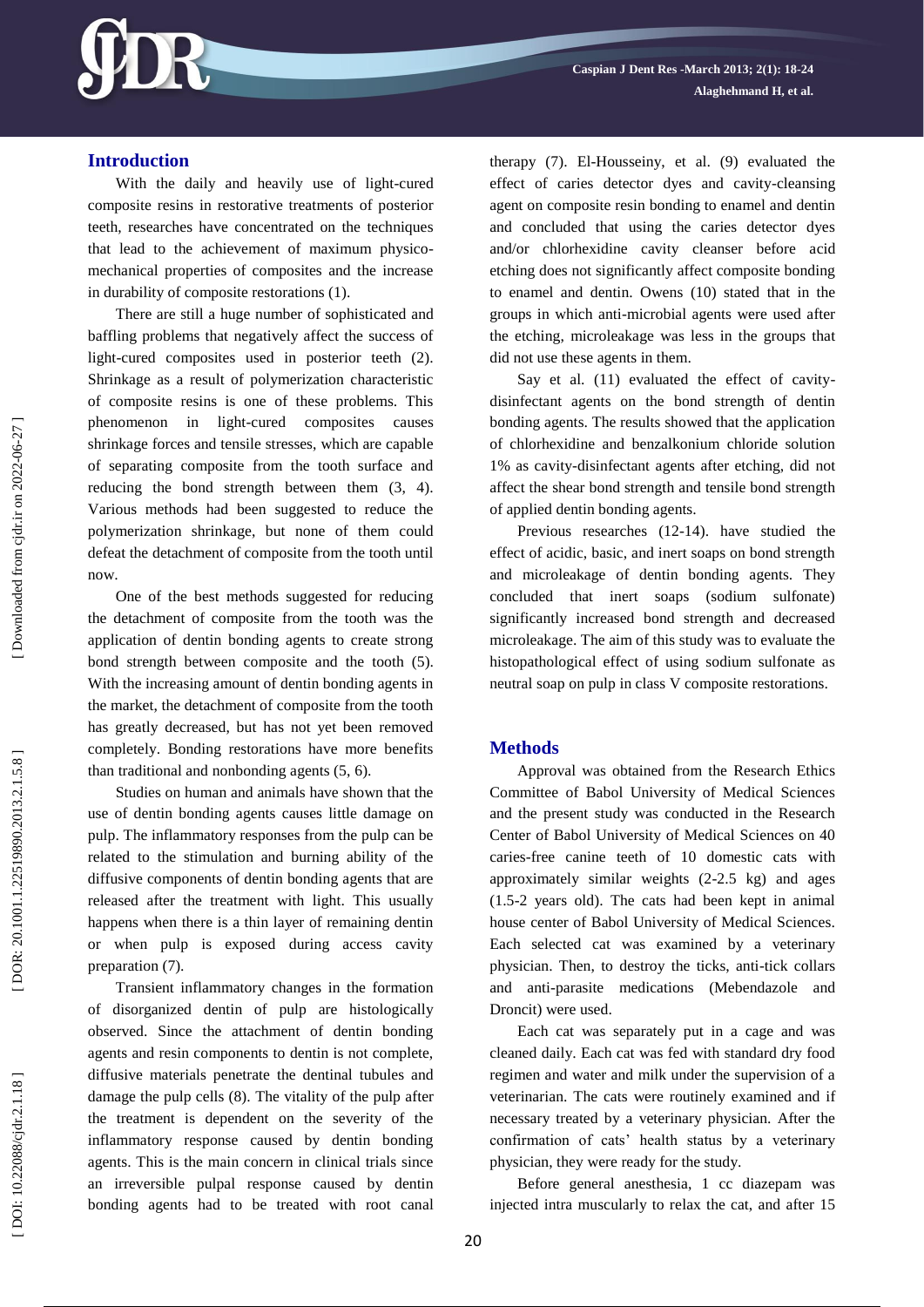

minutes, the combination of 1.5 mg/kg ketamine hydrochloride 10 mg and acepromazine were injected into the gluteus maximus for the purpose of general anesthesia. To avoid the dryness of cornea, sterile ophthalmic ointment of vitamin A was used and the eyes of the cat were kept closed using bands. The veterinarian checked the vital signs of the animal throughout the process.

With the use of a small fissure bur, the cavities with the dimensions of 1.5\*2.5 mm and the depth of 0.5 mm in the buccal surface of the teeth were prepared so that the distance of gingival margin from gingiva was 1 mm. The cavities were treated using two methods: canines of the left lower or upper quadrants were primarily etched with phosphoric acid 37%, rinsed for 30 seconds, and dried.

Then sodium sulfonate solution (with inert PH made in Dental Materials Research Center of Babol) was applied on the cavities for 30 seconds. After the irrigation and half -dryness of the cavities, Exite dentin bonding agent (Liechtenstein, Ivoclar vivadent) was used and cured with Astralis 7 light curing instrument (Liechtenstein, Ivoclar vivadent) for 20 seconds. Then, A3 Teric Ceram composite material (Liechtenstein, Ivoclar vivadent) was used for the dental restorations. The two canines of the right quadrants of each cat were treated with the mentioned treatment, but sodium sulfonate was not applied in them.

Therefore, they were used as control group. After the restorative treatment, finishing and polishing were performed. A 2 ml vial of vitamin B complex and half of the vial of penicillin 6.3.3 solution (to prevent the post-treatment infection) were injected intra muscularly to each cat. One week after the treatment, five of the cats were killed, and after one month, the other five ones were killed as well using this method:

The combination of ketamine hydrochloride and acepromazine was used for the general anesthesia of the animal. Immediately after the anesthesia, IV line was prepared and formalin 10% was injected intravenously and the cat was killed and fixed. Then, the mouth of the animal was kept open and around the gingiva of each canine, a surgical flap was prepared. A special disc was used to separate the tooth and its surrounding bone. The teeth were kept in a special coded container containing formalin 10% for 14 days for complete fixation and then were put in nitric acid 10% solution for decalcification and they were evaluated daily. Then, each tooth was divided into two parts. After the mentioned steps, paraffin blocks were made and 6 micrometer thick microscopic slides were prepared with proper intervals and dyed with hematoxylin and eosin. Microscopic slides were observed by a pathologist using light microscope BX41 Olympus (Tokyo, Japan). Scoring for inflammation was as follows:

Score 0: Absence of inflammatory cells, score 1: a few sporadic inflammatory cells, score 2: diffuse and severe inflammatory cells, score 3: presence of pulpal abscess or necrosis In evaluation of predentin, the grading was as follows:

Score 0: absence of predentin

Score 1: a very thin layer of predentin

Score 2: a thin layer of predentin

Score 3: a medium layer of predentin

Score 4: a thick layer of predentin

Score 5: a very thick layer of predentin

Data were analyzed by SPSS software version 17 and Mann -Whitney test. The level of significance was established at p<0.05.

#### **Results**

The results of the analysis regarding the diffusion of inflammatory cells in the right canines (control group) and left canines (case group) are presented in table 1 ( figure 1). The data regarding the formation of predentin in case and control groups are shown in table 2 (figure 2) .

According to table 1, the results of the comparative analysis using Mann -Whitney software between the control and case group revealed that the two groups did not show significant differences in inducing pulpal inflammation ( $p=1.000$ ). In addition, the cats that were examined after one month showed similar results  $(p=0.773)$ .

According to table 2, the results of the comparative analysis using Mann -Whitney software between the control and case groups, were evaluated after one week that showed statistically significant differences between the two groups regarding predentin formation in pulp. This formation was more in the case group than control group (p=0.017). However, the results were not similar after one month examination and no significant difference was observed between the two groups (p=0.203). Therefore, the results showed that the application of sodium sulfonate in restorative treatments along with composite is safe for pulp.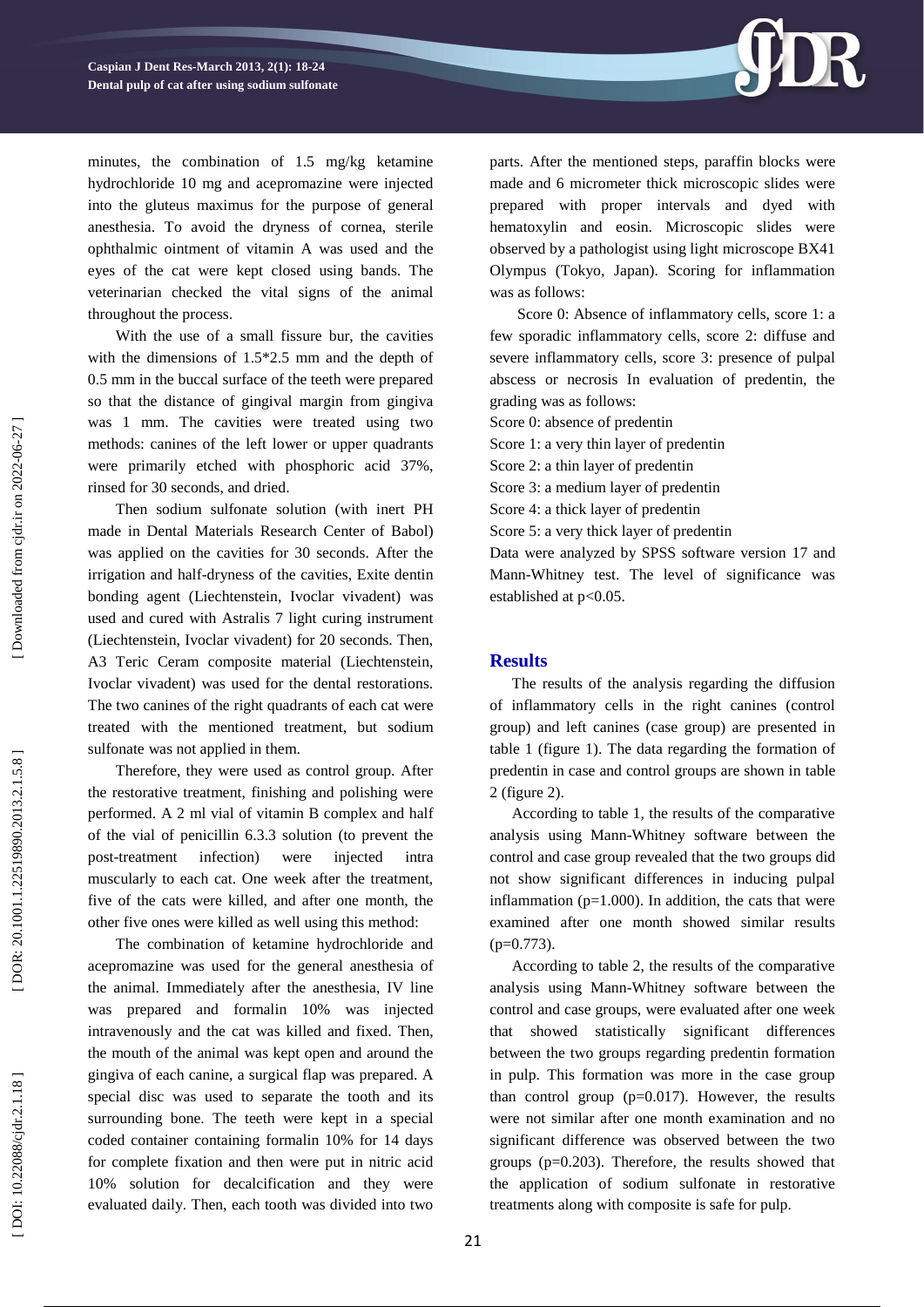

## **Table 1 . The comparison of pulpal inflammation between case group and control group after one week and one month**

| <b>Inflammation</b><br>Time/Group<br>(Number of cases) |         | Absence of<br>inflammatory<br>cells | a few sporadic<br>inflammatory<br>cells | Severe and<br>diffused<br>inflammatory<br>cells | presence of<br>pulpal abscess<br>or necrosis |
|--------------------------------------------------------|---------|-------------------------------------|-----------------------------------------|-------------------------------------------------|----------------------------------------------|
| After one<br>week*                                     | Control |                                     |                                         |                                                 |                                              |
|                                                        | Case    |                                     |                                         |                                                 |                                              |
|                                                        | Total   | 13                                  |                                         |                                                 |                                              |
| After one<br>$month**$                                 | control |                                     |                                         |                                                 |                                              |
|                                                        | Case    |                                     |                                         |                                                 |                                              |
|                                                        | Total   |                                     |                                         |                                                 |                                              |
|                                                        |         | $_{\text{*p=1.000}}$                | $*_{p=0.773}$                           |                                                 |                                              |

## **Table 2. The comparison of predentin thickness between case and control groups after one week and one month**

| Inflammation<br>Time/Group<br>(Number of cases) |                          | Absence<br>of<br>predentin | a very<br>thin layer<br><sub>of</sub><br>predentin | a thin<br>layer of<br>predentin | a medium<br>layer of<br>predentin | a thick<br>layer of<br>predentin | a very<br>thick<br>layer of<br>predentin |
|-------------------------------------------------|--------------------------|----------------------------|----------------------------------------------------|---------------------------------|-----------------------------------|----------------------------------|------------------------------------------|
| After one<br>week*                              | Control<br>Case<br>Total | 6                          | 2                                                  |                                 | 3                                 |                                  | O                                        |
| After one<br>month**                            | Control<br>Case<br>Total |                            |                                                    |                                 | 6                                 | 3                                |                                          |
|                                                 |                          |                            | $_{\text{p}=0.017}$                                |                                 | **p=0.203                         |                                  |                                          |



**Figure 1. Absence of inflammation in pulp (A) mild and sporadic inflammation in pulp (B) severe inflammation in pulp (C) (H&E staining×40)**



**Figure 2. Absence of predentin (A) thin layer of predentin (B) thick layer of predentin (C) (H&E staining×40)**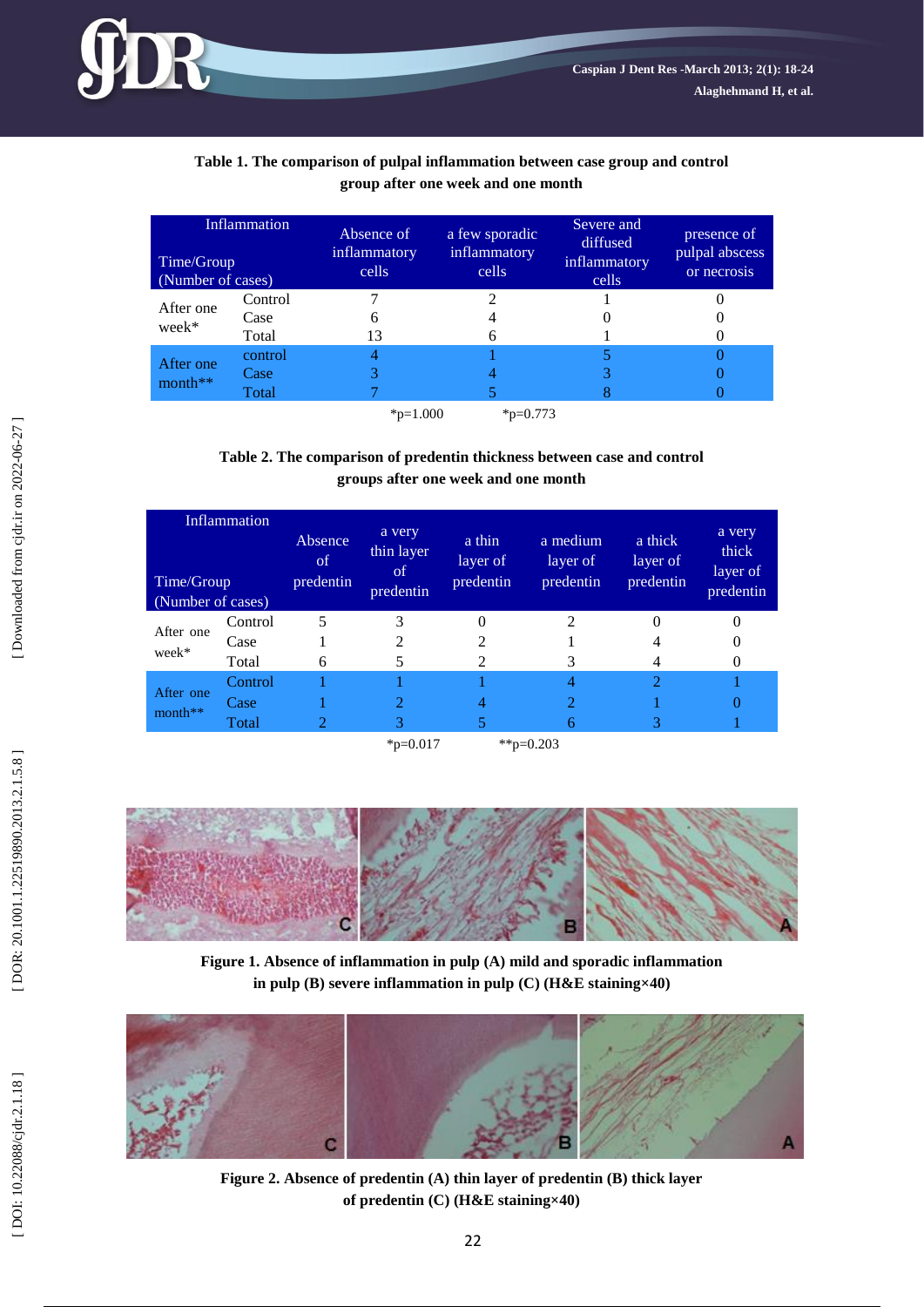

### **Discussion**

In the present study, the effect of sodium sulfonate on the dental pulp of the cat was evaluated and it was concluded that there was no statistical difference regarding the severity of inflammation and predentin thickness between the teeth that were treated with sodium sulfonate after acid etching in the control group. Additionally, the results showed that the application of sodium sulfonate in restorative treatments is safe for pulp. Considering the fact that no in vivo study was done on dental pulp, the results of this study are not comparable to other studies.

Dentin bonding agents have been improved and the applicability of these agents has been recently increased. Up to date, these bonding agents are applied to increase the retention of composite restorations and to improve the marginal fit of gingival margins of dentinal cavities. The use of these agents can be effective in the loss of microleakage and increase in the restoration's retention to the tooth, but it cannot completely remove the microleakage (15).

In other words, microleakage is the most important factor that decreases the longevity of composite restorations. Many studies have been performed to decrease or eliminate the microleakage using different dentin agents, flowable and packable composites, light curing composites in layers, different smear layer treatments, and even the removal of hybrid layer with sodium hypochlorite.

It seems that one of the methods for the elimination of microleakage is the preparation of dentin surface with the application of cleaning -cavity agents and wetting agents to increase the absorption of dentin bonding agents. Perdigao et al. (16) showed that the application of HEMA 35% aquatic solution (Aquaprep, Bisco) for re -wetting the prepared dentin with phosphoric acid and use of wetting agents after the application of acid can improve the attachment of some of the dentin bonding agents.

However, Meiers et al. (17) stated that the effect of cleaning the cavity with chlorhexidine was related to the components and type of dentin bonding agent. In the present study, a common hybrid composite (Tetric ceram), which has undergone many studies, was used. Therefore, the results can be applied to a vast majority of composites with similar formulations. In addition, a single bottle 5th generation dentin bonding agent (Excite) was used in the study which contains 25% alcohol as its solvable agent and 70% monomer resin. The larger proportion of resin leads to a shiny surface after the evaporation of ethanol. The presence of alcohol instead of acetone results in less sensitiveness to the moisture of dentin surface.

All the monomers in Exite possess OH group. Moreover, this bonding agent is hydrophilic and can properly penetrate into dentinal tubules and collagen network. This agent has finite fillers (12 nanometers) that not only enable the agent to penetrate into demineralized dentin and improve marginal fit, but they also do not increase the layer thickness which is crucially important in the cementation of indirect restorations (18). Due to the fact that microleakage is affected with chemical attraction of dentin bonding agents and composite resins, it is better to use any dentin bonding agent with the composite resin from the same manufacturer (19).

In 2004, the influence of application of acidic soaps in shear bond strength between the dentin bonding agent (Excite) and dentin experimentally was evaluated (13) . The results showed significant differences in the strength of shear bond of composite to dentin between the two case groups. Furthermore, in another study, shear bond strength of dentin bonding agent (Excite) to dentin was stronger in the group treated with inert soap comparing to the group treated with basic soap and both of them had stronger bond strength in comparison with control group (no soap was used) (14) .

In another study, the application of acidic, basic, and inert soaps on the microleakage of dentin bonding agent was evaluated. The results showed that the mean microleakage in the group treated with inert soap was significantly less than the groups treated with basic and acidic soaps and control group (12) .

Other researchers (20) showed that using microscopic evaluation, the application of sodium sulfonate did not significantly affect the increase in hybrid layer thickness and resin tags.

According to the previous studies regarding the effect of acidic, basic, and inert soaps on the bond strength and microleakage of dentin bonding agents, it is concluded that inert soap (sodium sulfonate) was the most effective soap in increasing the bond strength and decreasing the microleakage. Therefore, in the present study, the application of sodium sulfonate in the restorative treatment of class V pulp cavities of the cat (biocompatibility with pulp) was studied. The results showed that sodium sulfonate did not only have a